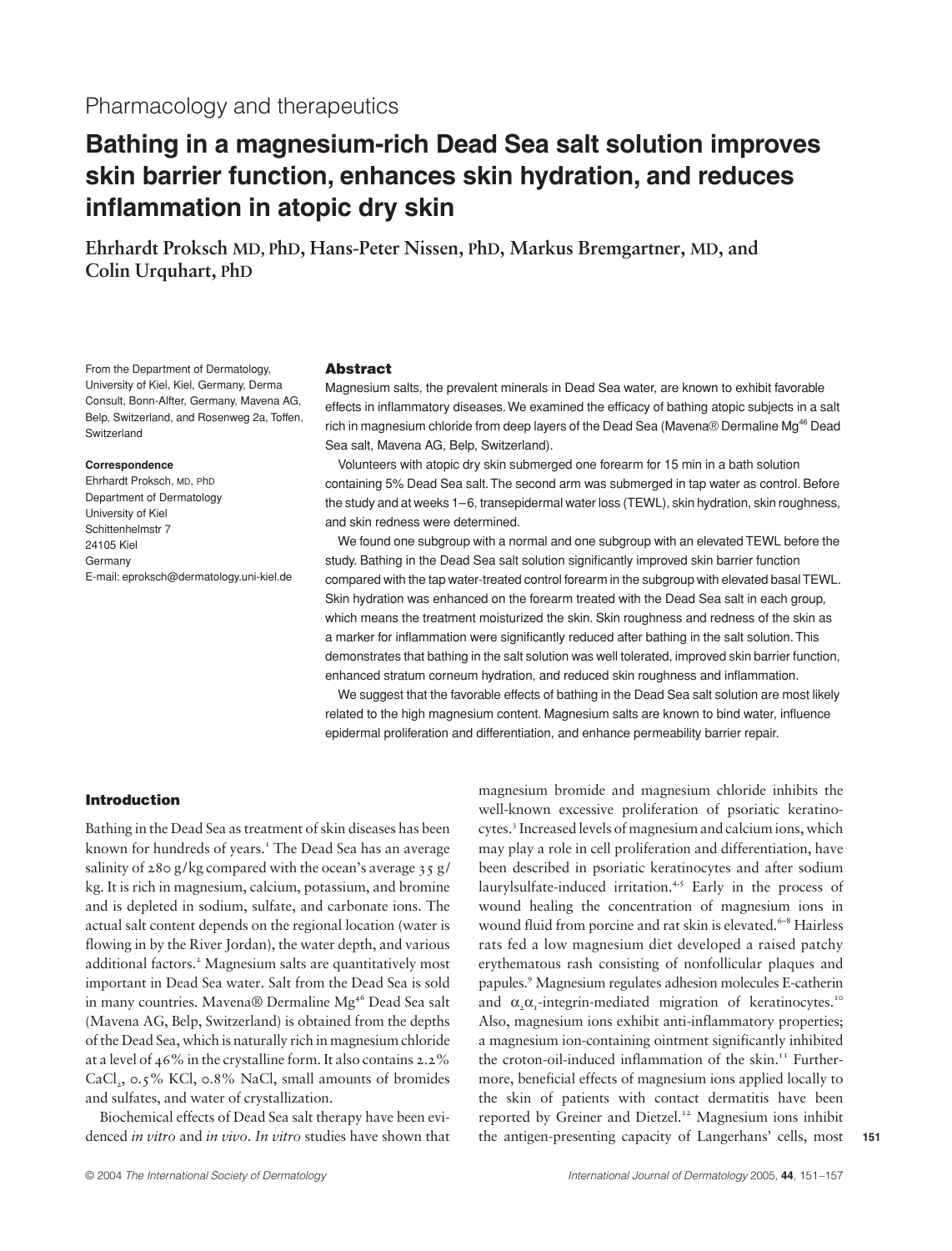important for sensitization and elicitation of allergic reactions; contributing to the efficacy of Dead Sea salt in the treatment of inflammatory skin diseases.<sup>13</sup>

At the Dead Sea, bathing in the salt water is usually combined with ultraviolet (UV) irradiation.<sup>14</sup> Although such a combination is effective, the benefit of the bathing aspect is emphasized by Even-Paz *et al*. These authors found improvement in psoriasis patients who only bathed in Dead Sea water.<sup>2</sup> In the present study we examined the effect of bathing in a Dead Sea salt solution especially rich in magnesium ions on biophysical characteristics in atopic dry skin.

# **Materials and Methods**

#### **Subjects**

The study was approved by the local Ethics Committee. Thirty subjects with known atopic dermatitis (18 males and 12 females, age 20–54 years) according to the criteria of Hanifin and Rajka<sup>15</sup> participated in the study. The subjects did not show an active disease, but exhibited atopic dry skin (xerosis) on the forearms. Subjects were instructed not to use any kind of emollient on the forearms within a 3-day run-in period and during the study. Immunomodulators, in particular corticosteroids, were not allowed within a 3-week run-in period and during the study. The study was performed during winter time in Bonn (Germany) and therefore biologically relevant sun exposure did not occur. Artificial UVirradiation was also forbidden within a 3-week run-in period and during the study. Subjects submerged their forearm for 15 min in a bath solution containing 5% salt of the Dead Sea (Mavena® Dermaline Mg46 Dead Sea salt). The control forearm was submerged in tap water only. The temperatures of the bath solutions were 38– 42 °C. Bathing was performed daily for 6 weeks. The study was randomized and double blinded. The solutions were prepared by different assistants in different rooms, so the investigators and the volunteers were unaware which receptacle was filled with salt solution and which was filled with water. The Mavena® Dermaline Mg46 Dead Sea salt contains salt from the depths of the Dead Sea with a high magnesium content of approximately 120 g/kg. Immediately before the study, preceding bathing at baseline (week 0), and 4 h after bathing at weeks 1, 3, 5, and 6, TEWL, skin hydration, skin roughness and skin redness were determined on the volar side of the forearms.

Measurements were carried out at a temperature of  $20 \pm 1$  °C and a relative humidity of  $50 \pm 10$ %. Subjects were accustomed to ambient conditions for 30 min before any measurement.

## **Biophysical measurements**

Measurements of transepidermal water loss (TEWL) as a marker of permeability barrier function were performed with the Tewameter TM 210 (Courage + Khazaka GmbH, Cologne, Germany). Measurements were carried out in accordance with the guidelines of the Standardization Group of the European Contact Dermatitis Society.<sup>16</sup> Each value was the average of three measurements.

For the measurements of stratum corneum hydration the Corneometer CM 825 PC (Courage + Khazaka, Cologne, Germany), which registers the electrical capacity of the skin surface, was used. The capacity was expressed digitally in arbitrary units.<sup>17</sup> Three measurements were performed on each test area and the mean was used to define the hydration state of the stratum corneum.

Determinations of skin roughness were performed with the PRIMOS optical 3D *in vivo* skin measurement device (Phase-Shifting Rabbit In Vivo Measurement of Skin; GF Messtechnik, Berlin, Germany). This system allows fast, three-dimensional *in vivo* measurement of the microtopography of the human skin in a noncontact method based on the technology of active-imaged triangulation (three different measurement methods were used). The parameter Rz was calculated by using a phase-shift technique.<sup>18</sup>

Measurements of skin redness were performed with a Chromameter CR 300 (Minolta, Japan). The measurements were taken exclusively in the L\*a\*b\* colorimetry system (L\* represents the brightness, a\* and b\* the hue and color saturation): a\* shows the position on the red-green axes and b\* on the yellowblue axes. Increasing redness is shown by an increase of the a\* value. Measurements were performed according to the guidelines of the European Society of Contact Dermatitis.<sup>19</sup>

## **Statistical analysis**

Measuring data were computerized using the software Stat graphics for Windows 5.0 (Magnustics Inc, Rockville, MD, USA). Data were statistically analyzed and tested by Wilcoxon's matched-pairs signed-rank test. The 0.05 levels were selected as the point of minimal acceptance of statistical significance.<sup>20</sup>

## **Results**

#### **Transepidermal water loss**

We first determined transepidermal water loss (TEWL) as a marker of barrier function before and after 1, 3, 5, and 6 weeks of treatment. Regarding basal TEWL before any treatment revealed two groups, we found 12 volunteers with normal TEWL  $(<$  10 g/hm<sup>2</sup> subgroup nTEWL) and 18 volunteers with elevated TEWL  $(>$  10 g/hm<sup>2</sup> subgroup eTEWL). Also, in the literature, normal as well as elevated TEWL in dry skin has been reported.<sup>21-24</sup> Therefore, we performed a subanalysis for all our studies.

In the entire group, there was a slow but constant decrease in transepidermal water loss after treatments with the Dead Sea salt solution. In contrast, TEWL was not reduced after bathing in tap water. A comparison between the salt solution and tap water treated forearm revealed a significant decrease in TEWL after 5 and 6 weeks of treatment (after 6 weeks:  $-19\%, P < 0.05$ ) (Fig. 1a–c). In the subgroup eTEWL of subjects, which showed elevated TEWL (> 10 g/hm<sup>2</sup>) before the study, a significant decrease compared with the controls was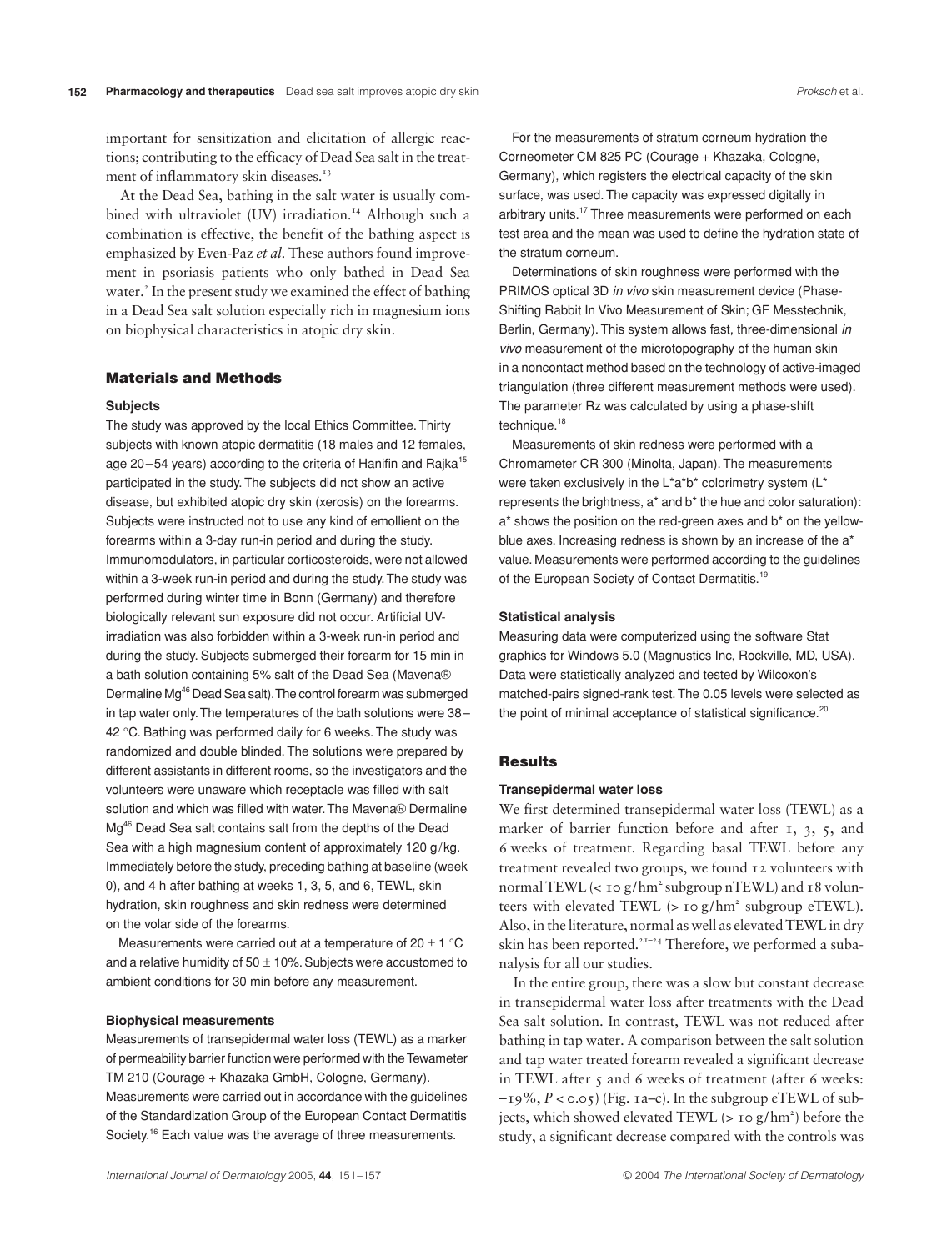

**Figure 1** Variation of transepidermal water loss (TEWL) values in volunteers with atopic dry skin who submerged their forearm (daily for 6 weeks) for  $\tau$  5 min in a bath solution containing  $\zeta$ % salt of the Dead Sea. The control forearm was submerged in tap water only. Transepidermal water loss was recorded before the study (basal level, week 0) at weeks 1, 3, 5, and 6. Transepidermal water loss values are presented for (a) the entire group, (b) a subgroup with normal basal TEWL (nTEWL, TEWL < 10  $g/hm^2$ ), and (c) a subgroup with elevated TEWL  $(eTEWL, TEWL > 10 g/hm<sup>2</sup>)$ 

already achieved in 3 weeks. These results show that bathing with the magnesium-enriched Dead Sea salt solution significantly improved the barrier function of the skin.

# **Stratum corneum hydration**

Next, we determined skin hydration, because reduced water content of the stratum corneum is the hallmark of dry skin. The use of the Dead Sea salt bath solution led to a slight increase in stratum corneum hydration after 6 weeks of treatment in the entire group and in both subgroups. After bathing in tap water a slight reduction in skin hydration occurred. Compared with the tap water-treated forearm side, a slight but significant increase in skin hydration for the entire group  $(+14\%, P < 0.05)$  and the subgroups occurred on the Dead Sea salt-exposed side after 6 weeks of treatment (Fig. 2a–c). Therefore, regular bathing in high magnesium Dead Sea saltcontaining solution significantly moisturizes the skin.

#### **Skin roughness**

A significant decrease in skin roughness at the salt-exposed forearm occurred after 3 weeks of treatment and further continued until the end of the study (after 6 weeks: −40%, *P* < 0.05). A slight decrease in skin roughness was also noticed on the tap water-treated side. Compared with tap water a significant reduction in skin roughness was found at the salt-exposed sides at  $3, 5$ , and 6 weeks (Fig.  $3a-c$ ). This was true for the entire group and both subgroups, nTEWL and eTEWL. These results point to favorable effects of the Dead Sea salt solution on skin roughness, demonstrating that the salt smoothes the skin.

## **Skin redness (inflammation)**

A significant decrease in skin redness was found after 6 weeks of treatment with the salt solution in the entire group and in the subgroup with nTEWL. A slight nonsignificant reduced redness was found in the subgroup eTEWL with elevated basal TEWL. In contrast, skin redness was unchanged after bathing with tap water. In comparison with the controls a significant decrease in skin redness occurred after 6 weeks of salt treatment in the entire group and the subgroup nTEWL with the subjects showing normal TEWL before the study. In the subgroup eTEWL there was also a tendency for a reduction in redness (not significant) (Fig. 4a–c). The results reveal a decrease in inflammation by bathing in the salt solution as shown by a reduced redness of the skin. It also indicates that bathing in the salt solution is well tolerated and does not irritate the skin.

## **Discussion**

The effectiveness of bathing in Dead Sea salt solution to treat psoriasis is well known. In atopic dermatitis bathing in the Dead Sea itself may lead to burning because of the high salt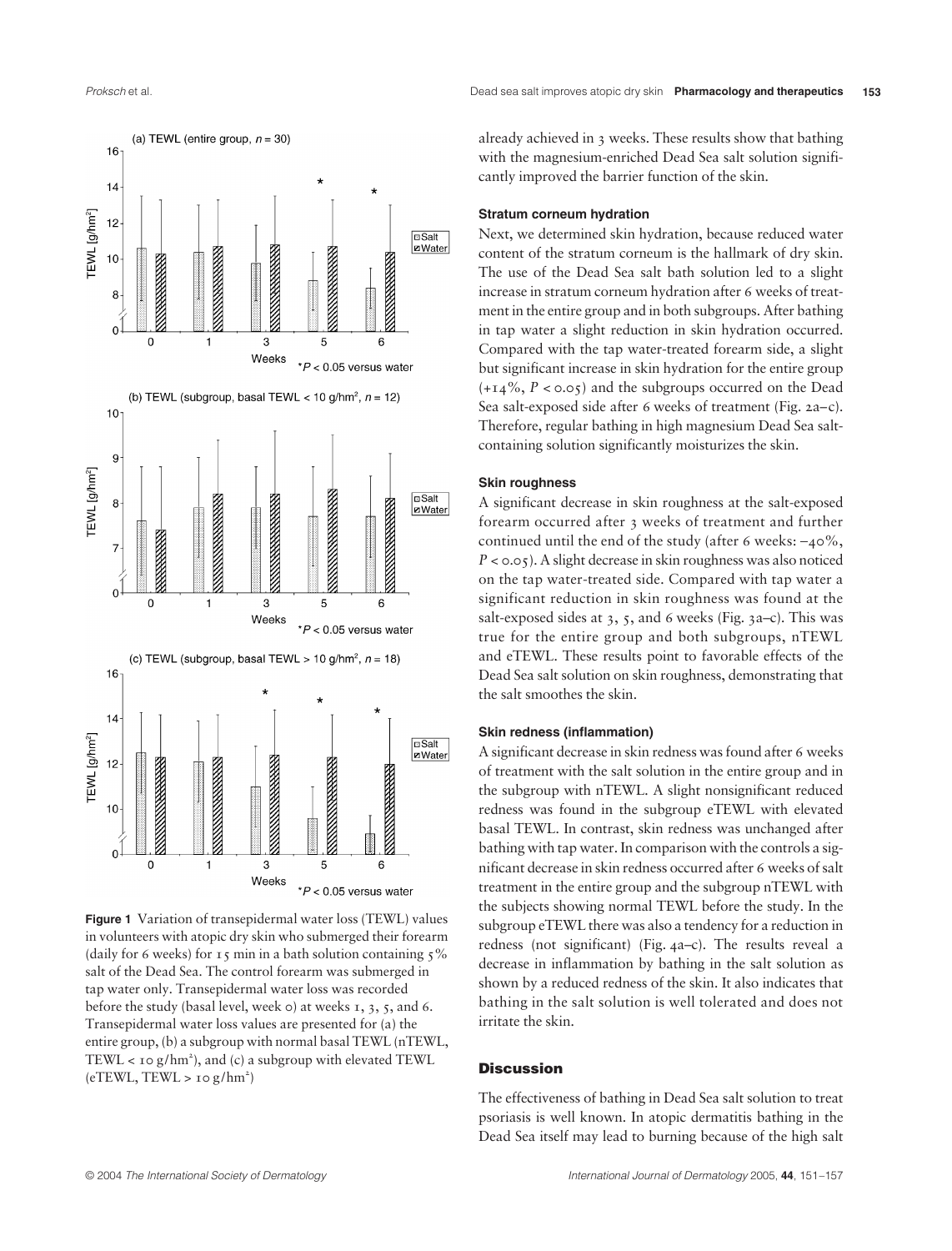





**Figure 2** Variation of skin capacity as a marker for stratum corneum hydration. Treatment was performed and subgroups were used as described for Figure 1. Hydration was recorded in arbitrary units)

content. Therefore, dilutions of Dead Sea salt water are used. We have shown here that a solution with 5% Dead Sea salt improved atopic dry skin. This is surprising, because each time the skin is washed, a temporary loss of skin moisture and a transient impairment of barrier function occurs, because the washing solution removes skin lipids and water-binding compounds. Frequent washing may lead to dry skin. Our study



(b) Roughness (subgroup, basal TEWL < 10 g/hm<sup>2</sup>,  $n = 12$ )





**Figure 3** Variation of skin roughness. Treatment was performed and subgroups were used as described for Figure 1. Skin roughness was recorded as parameter Rz

showed that exposure to tap water did not significantly influence biophysical parameters of the skin. The described aggravation of dry skin by washing is therefore related to the use of detergents.25–29 Bathing in a Dead Sea salt solution containing a high amount of magnesium ions significantly improved atopic dry skin as was shown by biophysical parameters.

The existence of a defect in skin permeability barrier function in atopic dermatitis is well known. The extent of the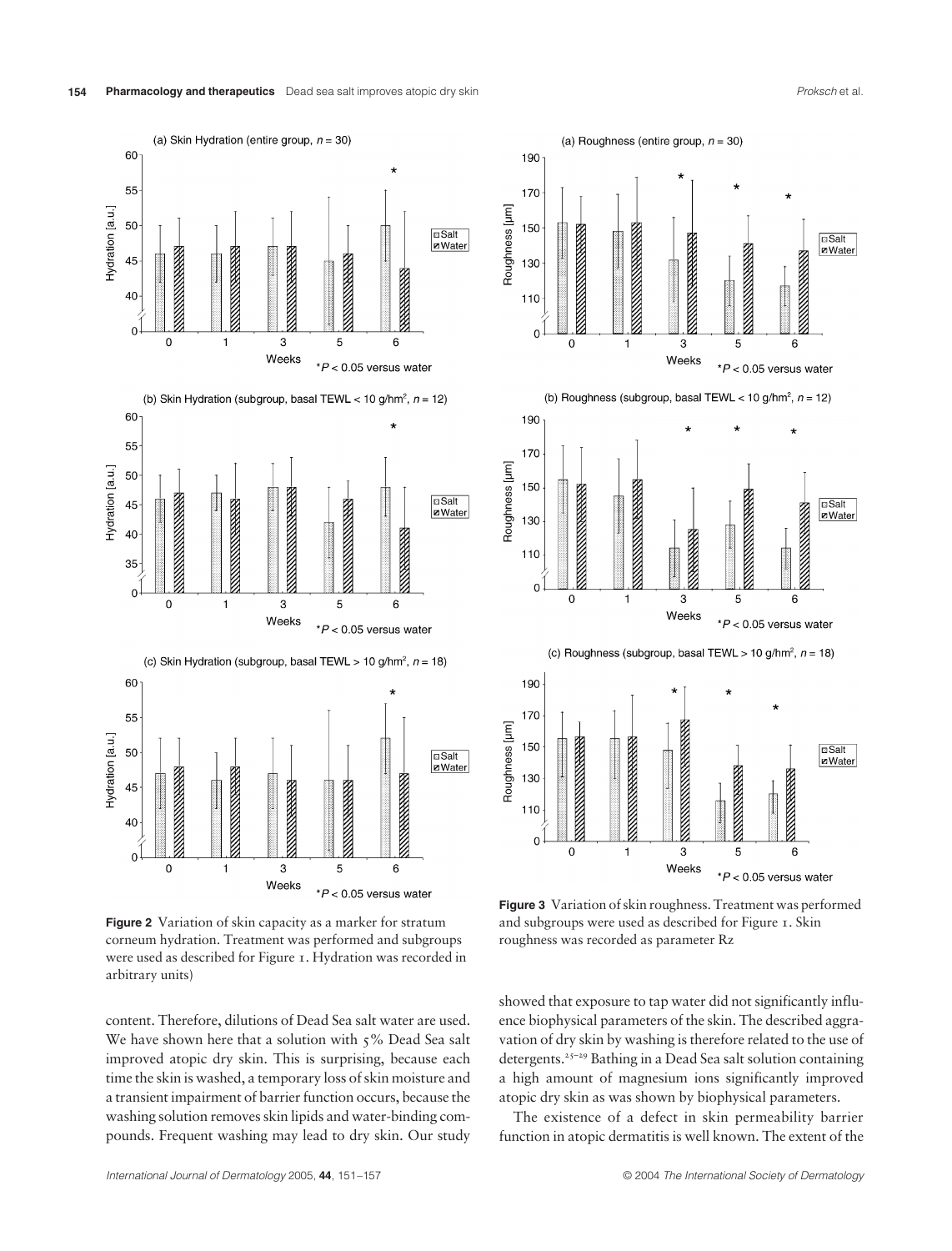

(b) Skin Redness (subgroup, basal TEWL < 10 g/hm<sup>2</sup>,  $n = 12$ )





**Figure 4** Variation of skin redness as a marker for inflammation. Treatment was performed and subgroups were used as described for Figure 1. Skin redness was determined as the a\* value (redgreen axes)

barrier abnormality correlates with the degree of inflammation.21–24,30 Transepidermal water loss levels and the stratum corneum water content in completely healed patients are not different from normal controls.<sup>24,31,32</sup> We found in 12 of our 30 subjects with atopic dermatitis a normal TEWL comparable to that of healthy subjects (subgroup nTEWL). Eighteen volunteers showed elevated TEWL (subgroup eTEWL). After treatment with the Dead Sea salt solution skin barrier function was improved overall. But, when we divided our volunteers into the two subgroups, we found that only the subgroup eTEWL with an elevated TEWL before the study showed a significant reduction in TEWL. Tap water did not influence skin barrier function. This demonstrates that the elevated TEWL in this subgroup of volunteers can be normalized by bathing in a solution of magnesium chloride-rich

(nTEWL) no changes occurred. The mechanisms for this improvement are only known in part. We have previously shown that dry skin is characterized by an enhanced proliferation and an impaired differentiation.33 Ion concentration regulates skin permeability repair after artificial disruption.<sup>34</sup> Dead Sea salt may improve skin barrier function owing to the high content of magnesium ions along with calcium, which influence epidermal proliferation and differentiation.34,35

Dead Sea salt in comparison with bathing in tap water. Understandably, in the subgroup with normal basal TEWL

Bathing in the Dead Sea salt solution enhanced stratum corneum hydration. Hydration is important for the flexibility of the skin. Reduced hydration leads to dry skin characterized by a reduced elasticity, roughness, and scaliness. Dry skin may develop into eczema, followed by bacterial super-infection. In the present study we showed that the magnesium-rich Dead Sea salt containing bath solution not only prevented a loss in skin moisture content but also led to a significant increase in stratum corneum hydration. It is well known that magnesium salts are hygroscopic and bind water in the crystal lattice. Possibly, magnesium ions may be present in the extracellular spaces of the stratum corneum and may bind water by physicochemical effects. More likely, magnesium ions may regulate epidermal proliferation, differentiation, and barrier function thus influencing stratum corneum hydration indirectly.36

Skin roughness was reduced by both bathing with the tap water and the salt solution, but significantly more with the Dead Sea salt solution. Common bathing removes scales from the skin and this reduces skin roughness. The additional effect of the Dead Sea salt is most probably related to the influence of the salt solution on proliferation and differentiation.

Inflammation, determined by redness of the skin, was significantly reduced by bathing with the Dead Sea salt, but not by tap water. In general, inflammation is viewed as a consequence of the well-known immunological abnormalities of atopic dermatitis. Skin barrier defect is viewed as a consequence of the inflammatory phenotype.<sup>24</sup> We recently proposed that disturbed barrier function as a result of changes in lipid content and epidermal differentiation, may also be important for the pathogenesis of atopic dermatitis $3^2$ . As a consequence of alterations in barrier function, aeroallergens grass pollen, birch pollen, cat dander, and house dust mite can penetrate the skin more easily, thereby perpetuating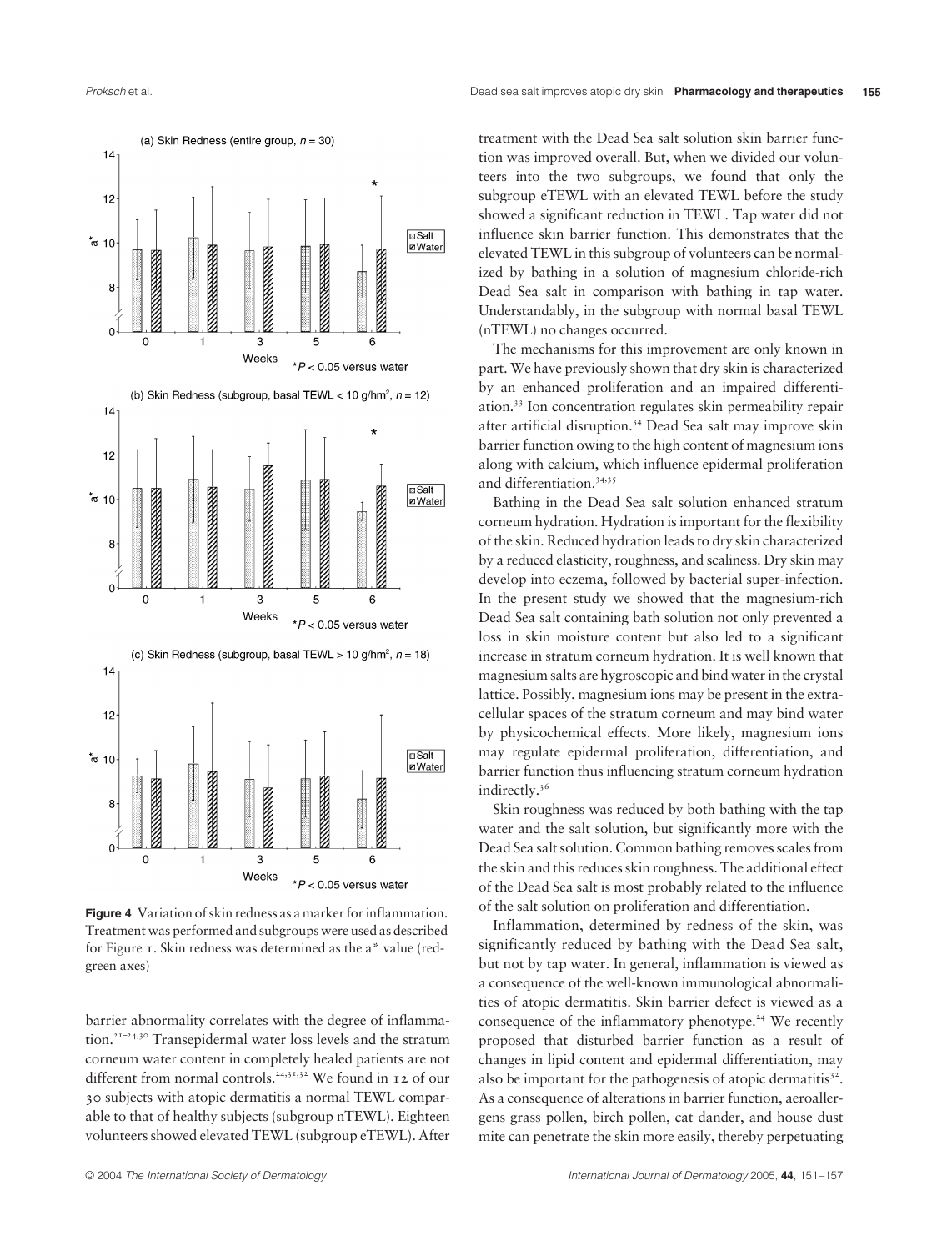eczematous lesions and inducing inflammation. We here suggest that bathing with Dead Sea salt improves barrier function and thereby indirectly reduces inflammation because of reduced penetration of harmful substances into the skin. But, there also may be a direct effect. Previously, it was found that magnesium ions exhibit anti-inflammatory properties,<sup>11</sup> inhibit contact dermatitis,<sup>12</sup> and the antigen-presenting capacity of Langerhans' cells.<sup>13</sup>

The distribution of ions in the skin is of importance. In normal skin, magnesium and calcium ions were localized with a high concentration in the upper epidermis. After barrier disruption, the gradients of calcium, magnesium, and potassium in the epidermis disappeared while the pH was not altered.<sup>35</sup> Loss in the ion gradient is a signal for an increase in proliferation, differentiation and lipid synthesis aimed to repair the perturbed barrier.34

Denda *et al*. found that a magnesium chloride solution containing calcium chloride accelerated barrier repair more effectively than a solution of magnesium chloride alone.<sup>35</sup> Dead Sea salt contains high concentrations of magnesium ions in the presence of calcium.

In summary, we found that bathing with Mavena® Dermaline Mg46 Dead Sea salt solution, owing to its high content of magnesium ions, enhanced stratum corneum hydration, improves skin barrier function and reduces skin roughness and inflammation.

# **References**

- 1 Even-Paz Z, Shani J. The Dead Sea and psoriasis. Historical and geographic background. *Int J Dermatol* 1989; **28**: 1–9.
- 2 Even-Paz Z, Gumon R, Kipnis V, *et al.* Dead Sea sun versus Dead Sea water in the treatment of psoriasis. *J Dermatol Treat* 1996; **7**: 83–86.
- 3 Levi-Schaffer F, Shani J, Politi Y, *et al.* Inhibition of proliferation of psoriatic and healthy fibroblasts in cell culture by selected Dead-sea salts. *Pharmacology* 1996; **52**: 321–328.
- 4 Boisseau AM, Donatien P, Surleve-Bazeille JE, *et al.* Production of epidermal sheets in a serum free culture system: a further appraisal of the role of extracellular calcium. *J Dermatol Sci* 1992; **3**: 111–120.
- 5 Grangsjo A, Pihl-Lundin I, Lindberg M, *et al.* X-ray microanalysis of cultured keratinocytes: methodological aspects and effects of the irritant sodium lauryl sulphate on elemental composition. *J Microsc* 2000; **199**: 208–213.
- 6 Shani J, Barak S, Levi D, *et al.* Skin penetration of minerals in psoriatics and guinea-pigs bathing in hypertonic salt solutions. *Pharmacol Res Commun* 1985; **17**: 501–512.
- 7 Lahl H, Azizkabiri A, Stander M, *et al.* [Analysis of elements in psoriatic and non-psoriatic skin]. *Pharmazie* 1999; **54**: 708–709.
- 8 Grzesiak JJ, Pierschbacher MD. Shifts in the concentrations of magnesium and calcium in early porcine and rat wound

fluids activate the cell migratory response. *J Clin Invest* 1995; **95**: 227–233.

- 9 Saurat J-H, Chavaz P, Barbier A, *et al.* Dermatosis in hairless rats fed a low magnesium diet. In: Maibach H, Lowe N, eds *Models in Dermatology*, Vol. 1. Karger: Basel, 1985:  $202 - 209.$
- 10 Grzesiak JJ, Pierschbacher MD. Changes in the concentrations of extracellular Mg++ and Ca++ downregulate E-cadherin and up-regulate alpha 2 beta 1 integrin function, activating keratinocyte migration on type I collagen. *J Invest Dermatol* 1995; **104**: 768–774.
- 11 Diezel W, Schulz E, Laskowski J, *et al.* Magnesium ions: topical application and inhibition of the croton oil-induced inflammation. *Zschr Hautkrh* 1994; **69**: 759–760.
- 12 Greiner J, Diezel W. Entzündungshemmende Wirkung von Magnesium-Ionen bei der Kontaktekzem-Reaktion. *Hautarzt* 1990; **41**: 602–605.
- 13 Schempp CM, Dittmar HC, Hummler D, *et al.* Magnesium ions inhibit the antigen-presenting function of human epidermal Langerhans cells in vivo and in vitro. Involvement of ATPase and cytokines. *J Invest Dermatol* 2000; **115**: 680–686.
- 14 Boer J, Schothorst AA, Boom B, *et al.* Influence of water and salt solutions on UVB irradiation of normal skin and psoriasis. *Arch Dermatol Res* 1982; **273**: 247–259.
- 15 Hanifin JM. Standardized grading of subjects for clinical research studies in atopic dermatitis: workshop report. *Acta Derm Venereol (Suppl.)(Stockh)* 1989; **144**: 28–30.
- 16 Pinnagoda J, Tupker RA, Agner T, *et al.* Guidelines for transepidermal water loss (TEWL) measurement. A report from the Standardization Group of the European Society of Contact Dermatitis. *Contact Dermatitis* 1990; **22**: 164–181.
- 17 Hashimoto-Kumasaka K, Takahashi K, Tagami H. Electrical measurement of the water content of the stratum corneum in vivo and in vitro under various conditions: comparison between skin surface hygrometer and corneometer in evaluation of the skin surface hydration state. *Acta Derm Venereol* 1993; **73**: 335–339.
- 18 Jaspers S, Hopermann HL, Sauermann G, *et al.* Rapid in vivo measurement of the topography of human skin by active image trangulation using a digital micromirror device. *Skin Res Technol* 1999; **5**: 195–207.
- 19 Fullerton A, Fischer T, Lahti A, *et al.* Guidelines for measurement of skin colour and erythema. A report from the Standardization Group of the European Society of Contact Dermatitis. *Contact Dermatitis* 1996; **35**: 1–10.
- 20 Kuss O, Diepken TL. Proper statistical analysis of transepidermal water loss (TEWL) in bioengineering studies. *Contact Dermatitis* 1998; **39**: 64–67.
- 21 Shahidullah M, Raffle EJ, Rimmer AR, *et al.*Transepidermal water loss in patients with dermatitis. *Br J Dermatol* 1969; **81**: 722–730.
- 22 Werner Y, Lindberg M. Transepidermal water loss in dry and clinically normal skin in patients with atopic dermatitis. *Acta Derm Venereol (Stockh)* 1985; **65**: 102–105.
- 23 Seidenari S, Giusti G. Objective assessment of the skin of children affected by atopic dermatitis. A study of pH,